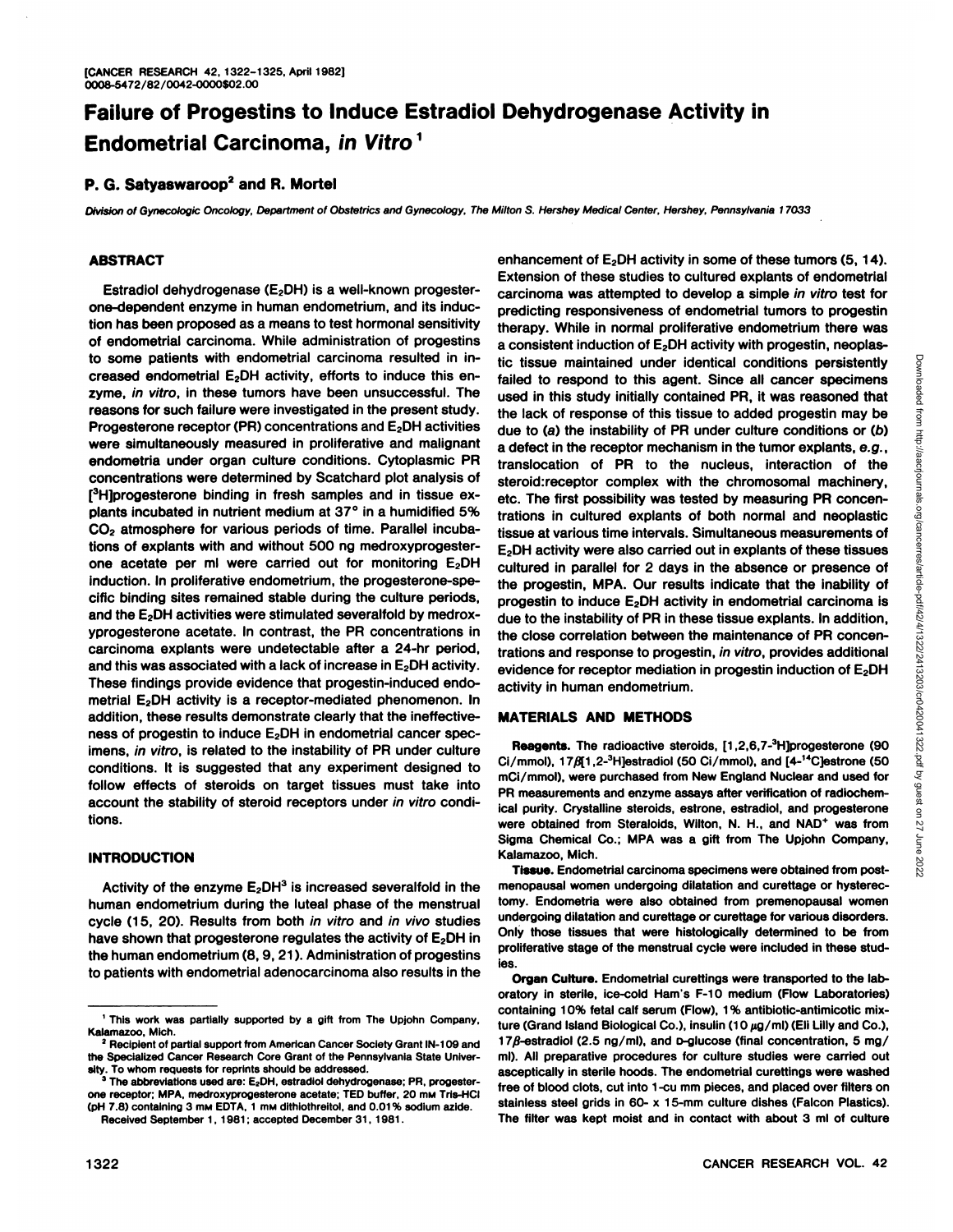medium. The cultures were incubated for 2, 24, and 48 hr at 37° in a humidified 95% air:5%  $CO<sub>2</sub>$  atmosphere in a Wedco  $CO<sub>2</sub>$  incubator when stability of PR was determined. When  $E_2$ DH induction was fol- (results not presented). lowed, parallel cultures of explants were maintained for 2 days with or without the addition of MPA (500 ng/ml) to the culture medium.

**Assay of Cytosol PR in Human Endometrium. The PRs were** measured in the cytosol preparations of fresh endometrial tissue and in cultured expiants according to the procedure of Bayard et al. (1) with the following modifications: (a) the receptor concentrations were estimated by Scatchard analysis of specific binding data (17) instead of single-point assays; and (b) the removal of free and loosely bound [<sup>3</sup>H]progesterone was effected by a 5-min instead of a 30-min incubation of the reaction mixture at 0° with dextran-coated charcoal (0.05% dextran and 0.5% charcoal in TED buffer).

All procedures were carried out at 0°. The fresh endometrial tissue and cultured expiants were washed twice in 10 ml TED buffer and homogenized in 20 volumes of the same buffer using a motor-driven glass-glass homogenizer with 15-sec bursts at 1000 rpm 3 to 5 times, each separated by a 30-sec interval. The receptor assay was carried out in cytosol fractions of these homogenates after a 105,000  $\times$  g centrifugation for 1 hr. For determination of total bound [<sup>3</sup>H]progesterone, aliquots (200  $\mu$ ) of cytosol were incubated with increasing concentrations of  $[^3]$ H]progesterone (0.5 to 5 nm) and 100-fold excess concentrations of cortisol for 3 hr. Identical samples containing 100 times excess unlabeled progesterone were used for determination of nonspecifically bound [<sup>3</sup>H]progesterone. Free and loosely bound radioactive ligand were removed from the cytosol preparations by the addition of 100  $\mu$ l ice-cold TED buffer and 300  $\mu$ l chilled TED buffer containing Dextran-Coated Charcoal followed by a 5-min incubation at 0°. After centrifugation at 2000 rpm for 5 min, an aliquot of the supernatant was counted for radioactivity using 4 ml Dimiscint (National Diagnostics, Inc., Somerville, N. J.) in minivials in a Beckman Model binding sites were degraded at the end of 2 hr at 37°. This 7500 liquid scintillation spectrometer with an automatic quench cor rection feature and counting efficiencies of 48% for tritium.

Specific binding was obtained by subtracting nonspecific binding from total binding at each concentration of the <sup>3</sup>H-steroid. Results were subjected to Scatchard plot analysis providing the concentration of receptor sites (fmol/mg cytosol protein) and the apparent  $K_d$ . Protein concentration was determined in an aliquot of cytosol preparation by the Coomassie dye-binding method (3) using bovine serum albumin as standard.

**Enzyme Assays. E2DH activity was measured according to the** method of Tseng and Gurpide (20). The 800  $\times$  g supernatant (1 mg protein concentration per ml) was incubated with excess substrates 17 $\beta$ -{<sup>3</sup>H]estradiol (20  $\mu$ m) and NAD<sup>+</sup> (1.4  $\mu$ m) in 0.05 m Tris, pH 8.0, at 37°,and the rate of formation of the product was monitored at 1, 3, 6, and 9 min. Aliquots (0.1 ml) taken at these intervals were mixed immediately with 2 ml methanol containing 1000 cpm [14C]estrone, 500 g estrone, and 500 g 17*8*-estradiol. Estradiol and estrone were separated by thin-layer chromatography using the solvent system, chloroform:ethyl acetate (4:1). The products were extracted, and their radioactivity was determined using the Beckman Model 7500 liquid scintillation spectrometer with counting efficiencies of 48% for tritium<br>and 71% for <sup>14</sup>C. The enzyme activity is expressed as nmol product  $\frac{w}{C}$ <br>formed per mg protein per hr and calculated as reported previously and 71% for <sup>14</sup>C. The enzyme activity is expressed as nmol product formed per mg protein per hr and calculated as reported previously<br>(16). Protein concentration in the assay mixture was determined by the  $\frac{2}{5}$ <br>Coomassie dye method (3). (16). Protein concentration in the assay mixture was determined by the Coomassie dye method (3).

#### **RESULTS**

In agreement with results published previously (20, 22), explants of proliferative endometrium responded consistently to progestin, in vitro, with more than a 2-fold increase in the activity of  $E_2$ DH over control explants. In contrast, the activity of EzDH in fragments of endometrial carcinoma, cultured under identical conditions, was not inducible with progestin (Table 1). Parallel receptor measurements in these cancer tissues indi cated the presence of PR in freshly obtained cancer specimen

Scatchard plot analysis of specific [3H]progesterone binding of cytosol fractions of normal and neoplastic endometrium further indicated that the  $K_d$  for PR in both of these tissues were essentially similar, ranging from 1 to 5 nm (Chart 1).

Since sensitivity to progestin, in vitro, may require the con tinued presence of PR during the culture period, we examined the stability of PR in cytosol fractions of both proliferative endometrium and carcinoma tissue at various time intervals. The E<sub>2</sub>DH activity was simultaneously assayed in another portion of these explants maintained for 2 days with or without MPA. In proliferative explants, a considerable portion of the [3H]progesterone-specific binding sites was maintained for 24 hr under culture conditions without any significant change in<br>  $K_0$ . In addition, the receptor stability correlated with the ability<br>
of MPA to induce E<sub>2</sub>DH activity in parallel cultures of these<br>
explanats. Since the E K<sub>d</sub>. In addition, the receptor stability correlated with the ability of MPA to induce  $E_2$ DH activity in parallel cultures of these explants. Since the  $E_2$ DH activity in the explants was determined after a 48-hr culture period, PR concentration was also determined in fragments of one proliferative endometrium main tained for the same length of time. Comparison of PR concen trations of fresh tissue with that maintained in culture for 48 hr shows that [<sup>3</sup>H]progesterone binding sites of normal endometrium are remarkably stable (Chart 2). On the other hand, PR in endometrial carcinoma was very unstable. The  $[^3H]$ progesterone binding sites were undetectable in carcinoma expiants cultured for 24 hr (Chart 2). About 60 to 75% of the original instability of PR in carcinoma expiants is reflected by the

#### Table 1

Induction of  $E_2$ DH by progestin in normal and neoplastic endometrium in vitro Explants of proliferative endometrium and endometrial carcinoma were cultured in nutrient medium for 2 days at 37° in a humidified 5% CO<sub>2</sub>:air atmosphere in the absence (control) and presence (MPA) of 500 ng MPA per ml. The E<sub>2</sub>DH activities were assayed in 800  $\times$  g supernatants of homogenates of these expiants.

| Endometrium             | Estrone formed (nmol)/mg protein/hr |               |
|-------------------------|-------------------------------------|---------------|
|                         | Control                             | <b>MPA</b>    |
| Proliferative $(n = 8)$ | $2.4 \pm 0.9^{2}$                   | $5.3 \pm 2.1$ |
| Carcinoma $(n = 9)$     | $2.7 \pm 1.8$                       | $2.9 \pm 2.1$ |
| $^a$ Mean $\pm$ S.D.    |                                     |               |



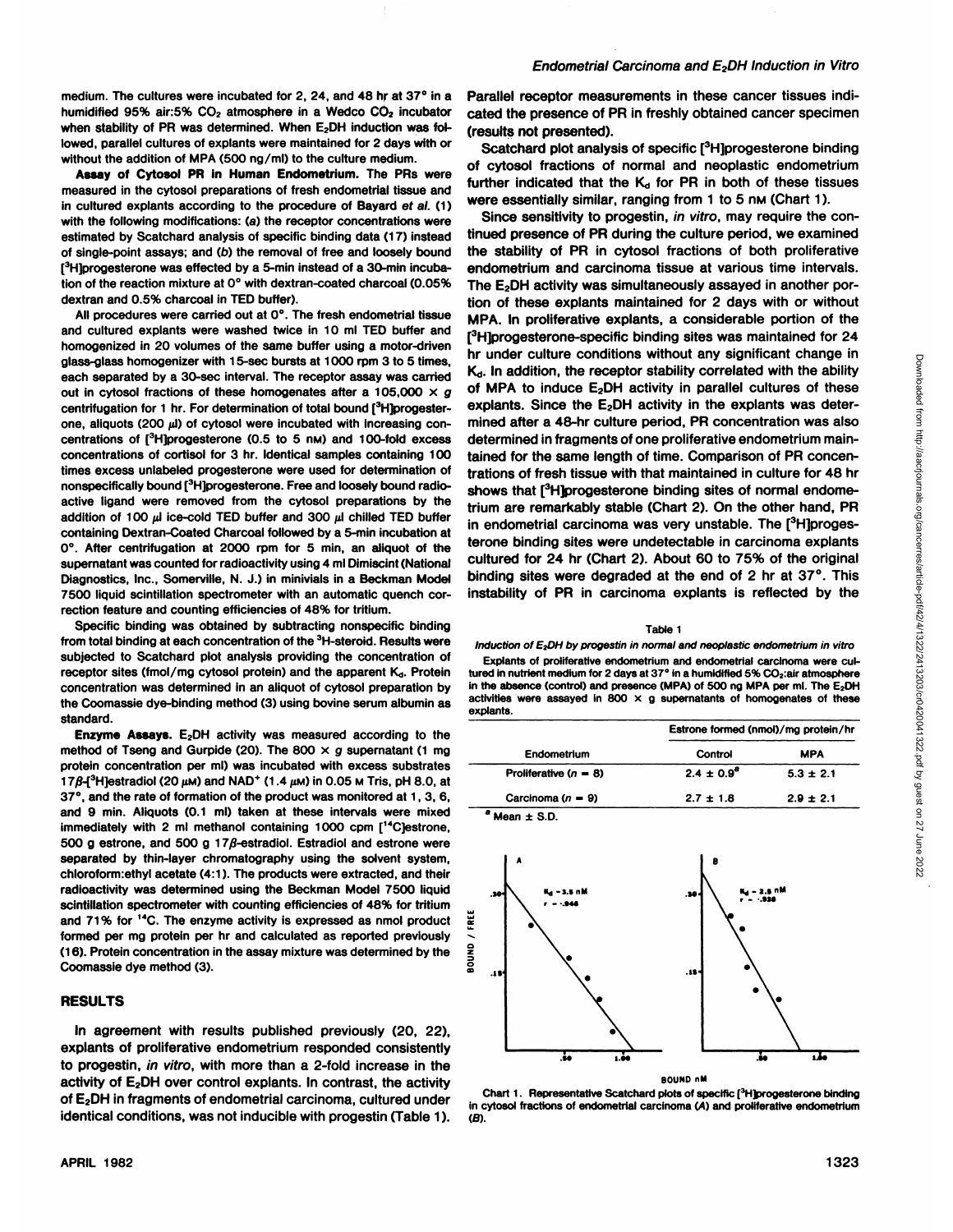

HOURS OF CULTURF

Chart 2. Stability of cytosol PR in proliferative endometrium (A) and endometrial carcinoma (B) under culture conditions. Symbols, separate tissue sam ples.

noninducibility of  $E_2$ DH by progestin, in vitro, in parallel cultures.

#### **DISCUSSION**

Since the original studies of Kelley and Baker (7), it is generally accepted that about 30 to 35% of patients with metastatic carcinoma of the endometrium will respond to pro gestin therapy. However, methods for predicting accurately which patients will respond to treatment with progestin are lacking. Several investigators have proposed the use of PR status as an indicator of progesterone sensitivity of endometrial tumors (2, 4, 6, 10, 11). It has also been suggested that any test which reflects the presence of a functional PR would be a better indicator of progestin reponsiveness than a mere dem onstration of PR in tumors (12). Indeed, following the demon stration of induction of  $E_2$ DH activity by progestin in normal endometrium, Pollow et al. (14) showed that in vivo administration of progestin to patients with endometrial carcinoma re sulted in increased activity of this enzyme in some tumors. These findings were later confirmed by other investigators (5). Attempts to reproduce these results in cultured expiants of endometrial carcinoma, in vitro, were unsuccessful, and it was surmised that this may be related to the problem of viability of cancer tissue under culture conditions (16). However, the present results on the in vitro stability of PR in normal and neoplastic endometrium indicate that sensitivity to progestin is intimately related to the continued presence of PR in cultured tissues. The receptors for progesterone in proliferative endo metrium were remarkably stable for 1 to 2 days at 37°, and the continued presence of PR was reflected by the simultaneous stimulation of  $E_2$ DH activities in tissue explants. The PR concentrations of adenocarcinoma explants, on the other hand, were quite unstable. About 60 to 75% of the original binding sites were lost within 2 hr of culture at 37°. As indicated above, since the continued maintenance of PR within the tissue is essential for eliciting progesterone effects, it is not surprising 2 that these explants were nonresponsive in regard to  $E_2DH$ induction. There was no detectable change in the  $K_d$  between proliferative endometrium and cancer specimen, as estimated from Scatchard plot analysis of [<sup>3</sup>H]progesterone binding data.

The reasons for the instability of PR in cancer tissue are unclear. Release of proteolytic activity by various tumors has been reported. Secretion of considerable amounts of plasminogen activator activity by endometrial carcinoma specimens has also been shown (19). We have also observed that, while carcinoma expiants elaborate high plasminogen activator activ ity concentrations, the culture fluids of normal endometrium contain negligible amounts of this enzyme.<sup>4</sup> Notides et al. (13) showed that human uterus contains a serine protease which accounted for the multiple molecular species of estradiol re ceptors. Most of this activity, however, was localized to the myometrium. Fluctuations in protease activity as a function of the menstrual cycle were, unfortunately, not followed by these investigators. The remarkable stability of PR in cultured prolif erative endometrium, noted in the present study, suggests that ceptor or that there is negligible protease activity during the proliferative phase of the menstrual cycle.

either the uterine protease activity is specific to estrogen re-<br>
ceptor or that there is negligible protease activity during the<br>
proliferative phase of the menstrual cycle.<br>
Although the role of progesterone in the indu Although the role of progesterone in the induction of  $E_2$ DH activity in the human endometrium has been accepted widely, receptor mediation in this process has not been established. The existence of a correlation between PR levels and  $E_2DH$ activity in the human endometrium during the menstrual cycle and the response of endometrial carcinoma to progestin ad ministration, as measured by increased  $E_2$ DH activity in these tissues, were reported (18). The present findings on the close relationship between PR stability and induction of  $E_2$ DH activity by progestin, in vitro, provide additional support for the recep tor mechanism in this system. Unequivocal establishment of PR mediation in this phenomenon, however, would require the demonstration of a temporal sequence, namely, cytosol PR —» nuclear PR  $\rightarrow$  induction of E<sub>2</sub>DH, in progestin-exposed endometrium.

In conclusion, we have identified the dramatic decrease in PR concentration in explants of endometrial carcinoma as the reason underlying the repeated failure to induce E<sub>2</sub>DH activity in vitro. Identification of agents which may prevent receptor degradation within carcinoma tissue and their addition to these cultures may be expected to render these tissues responsive to progestin. The intimate relationship between PR stability under culture condition and induction of E<sub>2</sub>DH in these explants has provided further evidence for the receptor mediation in progestin effect. Finally, it is suggested that any experiment designed to follow the effects of steroids on target tissues must take into account the stability of steroid receptors under in vitro conditions.

## **ACKNOWLEDGMENTS**

We are thankful to David Wartell for excellent technical assistance, to Dr. Peter Feil for constructive criticism, and to Catherine Hansen for the preparation of the manuscript.

#### **REFERENCES**

- 1. Bayard, F., Damilano, S., Robel, P., and Baulieu, E. E. Estradiol and progesterone receptors in human endometrium. J. Clin. Endocrinol. Metab., 46: 635-648, 1978.
- 2. Benraad, T. J., Friberg, L. G., Koenders. A. J. M., and Kullander, S. Do estrogen and progesterone receptors in metastasizing endometrial cancers predict the response to gestagen therapy? Acta Obstet. Gynecol. Scand.,

<sup>&#</sup>x27; P. G. Satyaswaroop and R. Mortel, unpublished data.